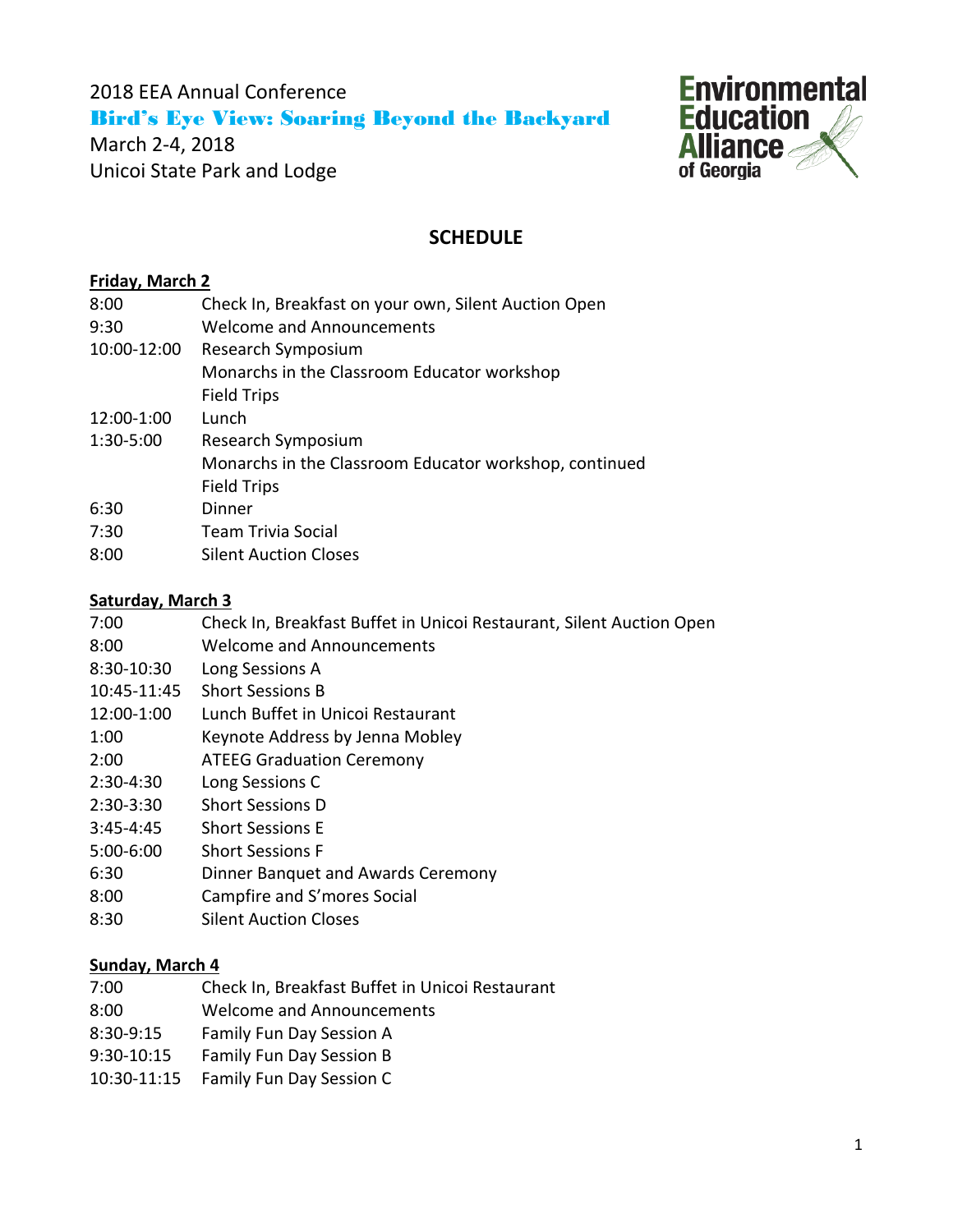# **FRIDAY ACTIVITIES**

#### **Monarchs in the Classroom Educator Workshop (10:00-5:00) - \$25**

This workshop will give educators the information and tools needed to teach pollinator conservation in the classroom using pollinator gardens and citizen science opportunities. Monarch biology and ecology will be the major focus. Monarchs in the Classroom is appropriate for educators of Grades K-8. The \$25 registration fee includes a curriculum guide and other resources for each participant. **Meet at Dogwood Room in Building D.**

#### **Research Symposium (Morning Sessions – 10:00-12:00)**

#### **Enlisting Undergraduates to Strengthen Earth Week Campus & Community K-16 Environmental Interest**

*Adrienne Schwarte, Associate Professor of Art, Graphic Design and Sustainability; Mark O'Gorman, Professor of Political Science and Environmental Studies, Maryville College*

Environmental Literacy continues to lag among young people, and lack of engagement cannot continue during a time when pressing ecological and systems-level 'wicked problems' demand greater understanding and advocacy. One solution is to have students teach each other, with programs and events that target their peers' interests and sensibilities. At Maryville College in East Tennessee, an introductory sustainability/environmental studies course imbeds an end-of-semester student-run class project where groups of students are required to design and implement an Earth Week event in late April. This presentation explains the project, its challenges and successes, and what learning outcomes for students, faculty and campus are achieved.

#### **Aquaponics: Changing Classrooms One Workshop at a Time**

#### *Natalie Perkins, Warnell School of Forestry & Natural Resources, University of Georgia*

The use of aquaponics is growing rapidly in many different settings. While small-scale aquaponics have been around for some time, large commercial aquaponic centers are gaining steam, and the use of these setups to help alleviate food deserts is rising. Research involving the varying applications of aquaponics has grown, as well, and aquaponic systems in academic settings are getting increased attention from educators. A research project currently underway at UGA is making an effort to provide a resource for those teachers in the Athens-Clarke County area through a two-day workshop. The content of the workshop will be developed based on data from educators themselves, who have participated in several surveys designed to uncover what information educators need to feel confident running a system on their own.

### **Climate Change Education and Environmental Education: Perceptions, Barriers, Efforts, and Knowledge among Environmental Educators in the Southeastern United States**

*Lauren Johnson, Columbus State University and Oxbow Meadows Environmental Learning Center* Climate change is a current and future problem that will impact the population and planet in a multitude of ways. The use of education as part of climate change mitigation and adaptation can provide opportunities for reaching the goals of both EE and climate change education. This study will examine what level of climate change knowledge, barriers, and perceptions environmental educators located in the Southeastern United States report in regards to climate change and climate change education. The population for this study will be members of EE associations located in the Southeast United States. Mixed- methods will be used in data collection through an online survey and an email interview.

#### **Community Problem-Solvers: Elementary School Students Tackle Watershed Conservation**

#### *Liz French, Warnell School of Forestry & Natural Resources, University of Georgia*

The Community Problem-Solving Team at Howard B. Stroud Elementary School in Athens, GA learned about local watershed issues in their community throughout the 2016-2017 school year. Instructors incorporated problem-solving techniques with environmental education lessons and activities. The goals of the class were to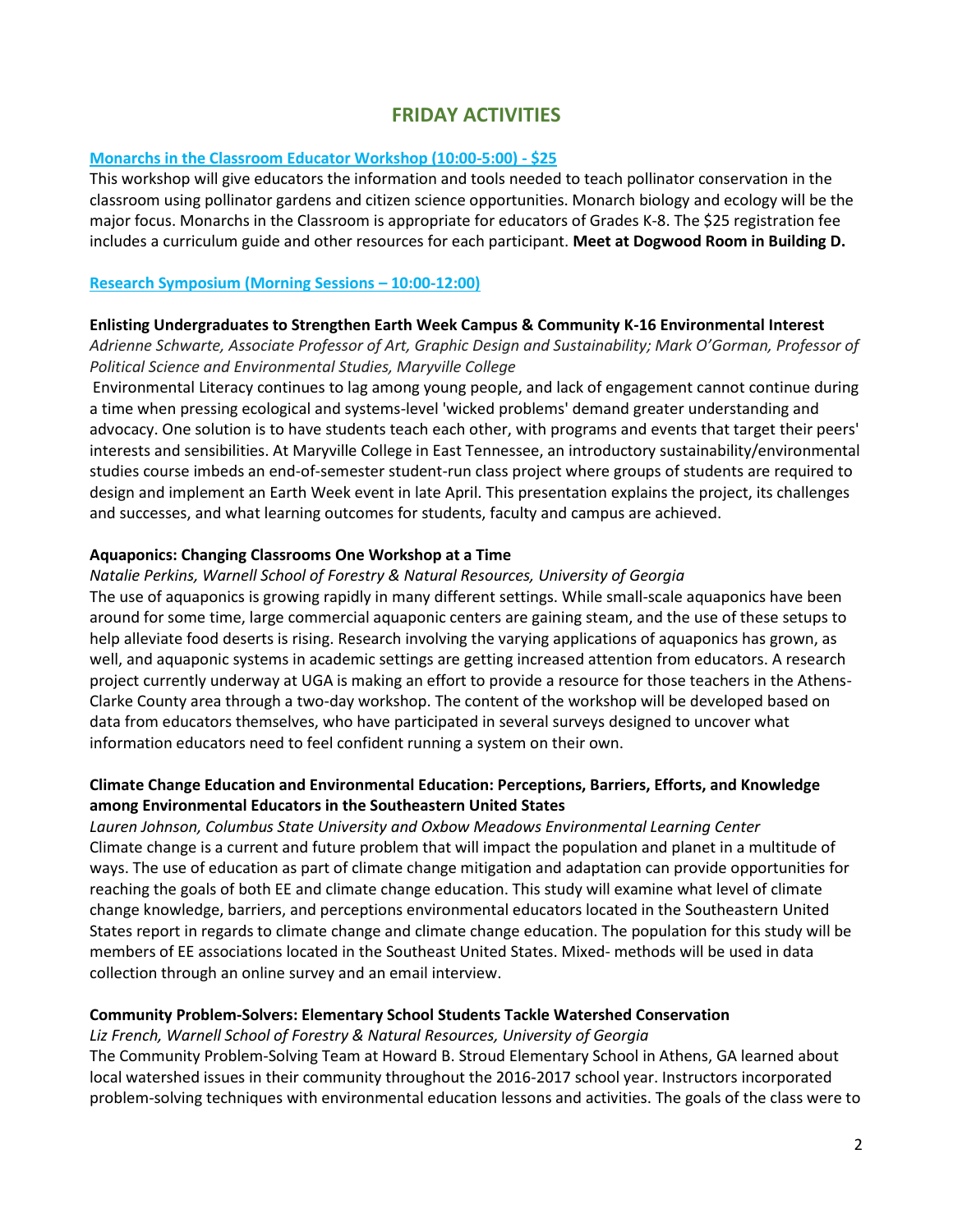improve student knowledge and assist students in a project that addressed an environmental issue. The students discovered watershed issues through research and activities, connected with local groups to learn more about potential solutions, created a public service announcement for their peers, and built a rain garden at their school. At the end of the school year, the students wrote a report about their process for a community problem solving competition, which earned them first place in the state of Georgia and second place internationally in the environmental issues category.

#### **The Amphibian Foundation - An Atlanta-based Response to Global Amphibian Declines**

*Mark Mandica, Executive Director, The Amphibian Foundation*

Amphibians are an interesting group of vertebrates with a rich global biodiversity. Despite their ability to adapt to extreme conditions, amphibians are declining worldwide — from pristine as well as developed environments. Scientists have identified multiple anthropogenic factors contributing synergistically to amphibian declines, which are now affecting over 40% of the global amphibian population. Therefore, a multifaceted approach is necessary to address the amphibian decline phenomenon. We will explore the major documented causes, as well as some of the most impacted species of the world and Southeast US.

#### **Research Symposium (Afternoon Sessions – 1:30-3:00)**

#### **Citizen Science and The Metro Atlanta Amphibian Monitoring Program**

*Mark Mandica, Executive Director, The Amphibian Foundation*

In response to global amphibian declines, the Amphibian Foundation has initiated a Metro Atlanta Amphibian Monitoring Program (maamp.us) aimed at identifying and monitoring amphibian breeding populations in our urban landscape. Scientists, naturalists and concerned citizens are working with city and county parks as well as private land-owners in a comprehensive monthly amphibian survey in and around the 285 perimeter. The surveys will provide valuable data to assess the health of urban amphibian communities, despite the challenges of living in a major city. Another goal of the MAAMP is to provide a tool to assess restoration efforts as well as identify potential areas for habitat restoration.

#### **Trout in the Classroom (TIC): A growing program in Georgia**

### *Dr. Kris M. Irwin, Senior Public Service Associate Faculty, Warnell School of Forestry & Natural Resources, The University of Georgia.*

A survey of the Upper Oconee Trout Unlimited Chapter TIC schools was conducted in December 2016. The purpose of this pilot study was to gather information to inform a statewide survey project. Data was gathered from an online questionnaire, and from teacher interviews. While the sample size was small (n=7) the results proved valuable to guide the development of a state-wide survey. Face-to-face interviews (n=3) provided the opportunity for a deep-dive into specific issues. Three major barriers to program success and sustainability were identified. Teachers lacked the technical knowledge to troubleshoot mechanical failures and water quality issues. There is a lack of funding to pay for transportation of students to release site. Teachers need additional teaching materials and activities to engage students while raising fish from eggs to fingerlings.

# **Translating Research on EE into Strategies for More Effective Learning Experiences**

#### *Karan Wood, Captain Planet Foundation Institute*

Spoiler Alert: Adults who look back on their childhoods don't typically think school was key to their proenvironmental behavior; nor do children who study environmental science necessarily grow up to care about and act on behalf of the planet. How, then, can we educate, equip and inspire students to become the next generation of environmental problem-solvers? There is evidence that providing opportunities for children to connect with nature and experience curiousity, awe and wonder outdoors at an early age (Sobel), as well as supporting and scaffolding student-initiated environmental actions (Chawla) can motivate and empower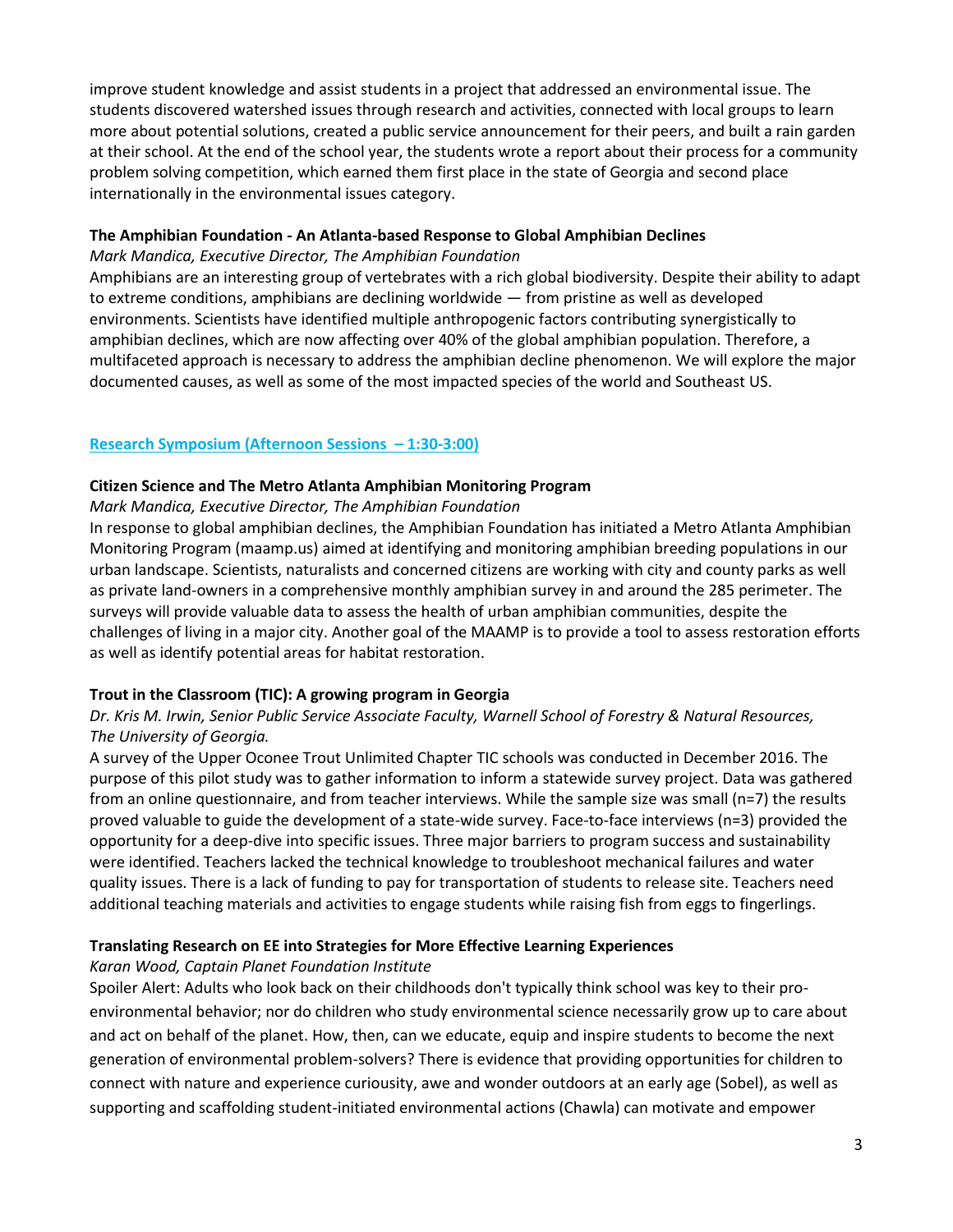children. In this session, we will survey research on these topics, explore the implications for teachers, naturalists and informal educators, and consider practical strategies for transforming environmental education.

### **Field Trips – Morning**

### **Hardman Farm Historic Site Tour (9:45 - 11:15) - \$6 per person**

This guided tour includes the Visitor's Center, Historic 19<sup>th</sup> century mansion, 1920s dairy farm, and the Sautee Nacoochee Indian Mound. Meet at **Meet in the lobby outside of Masters Ballroom at 9:45 to carpool, or onsite at 10:00.**

### **Nora Mill and Grainery Tour (10:00 -11:00) - FREE**

Established in 1876, Nora Mill Granary is an operational gristmill sitting alongside the Chattahoochee River in the foothills of the North Georgia Mountains. They utilize the original 1,500 pound French Burr Stones to grind and produce all kind of corn and wheat based products such as grits, cornmeal, pancake & waffle mixes, and flours. Take a tour of this historic operation with a  $4<sup>th</sup>$  generation miller to see how this mill is used to create fresh products with no additives or preservatives and old-fashioned quality. **Meet in the lobby outside of Masters Ballroom at 10:00 to carpool, or on-site at 10:15.**

### **Smithgall Woods Stream Ecology Workshop (9:45-12:00) - \$2 per person**

Join a park ranger to discover the diversity of water bugs at Smithgall Woods State Park. We will be having a stream ecology class observing the organisms that reside in Dukes Creek. We will seine and dip net for macro invertebrates, crayfish, and fish, then identify them using our key. Please wear clothes that can get wet or dirty, and water boots to keep your feet dry. **Meet in the lobby outside of Masters Ballroom at 9:45.**

### **Field Trips – Afternoon**

# **Plein Air Painting with Jo (1:00-3:00) - \$20 per person**

Who wants to try their hand at PLEIN AIR painting? Join Jo Adang, a long-time professional artist and Project WET coordinator, for a fun outdoor painting adventure. No experience necessary and all supplies will be provided! If you have your own paints and equipment, please feel free to bring them. Extra easels would be appreciated for those without them. **Meet at the Fireside Lobby.**

# **Timpson Creek Biodynamic Farm Tour (1:30-5:30) - \$10 per person**

Timpson Creek Farm is a certified organic vegetable, fruit, and herb operation utilizing ecologically dynamic designs and growing practices to produce foods that are holistically nutritious and environmentally sustainable. Join us for an afternoon exploring the ways in which the natural systems on our property are enhanced, mimicked, and shared with people of all ages. The visit will include a guided farm tour, an overview of our programs and offerings, an introduction to the ecological growing methods used on the farm, and a hands on workshop applying Biodynamic remedies to our landscape. **Meet in the lobby outside of Masters Ballroom at 1:30 to organize carpool. Timpson Creek Farm is a 30-minute drive from Unicoi.** 

# **Anna Ruby Falls Geology Walk (3:30-6:00) - \$3 per person entrance fee on site**

Co-author of *Roadside Geology of Georgia* Dr. Bill Witherspoon leads this easy walk on a paved trail, less than one mile round trip. Anna Ruby Falls is a pair of beautiful waterfalls, cascading in tandem from a towering cliff in wispy white tendrils. Geologic structures in bedrock along the walk to the falls reveal how these rocks were once under enough heat and pressure to flow like taffy. You are encouraged to bring water, snacks, and appropriate clothing and shoes for the weather to enjoy the trail. **Meet in the lobby outside Masters Ballroom.**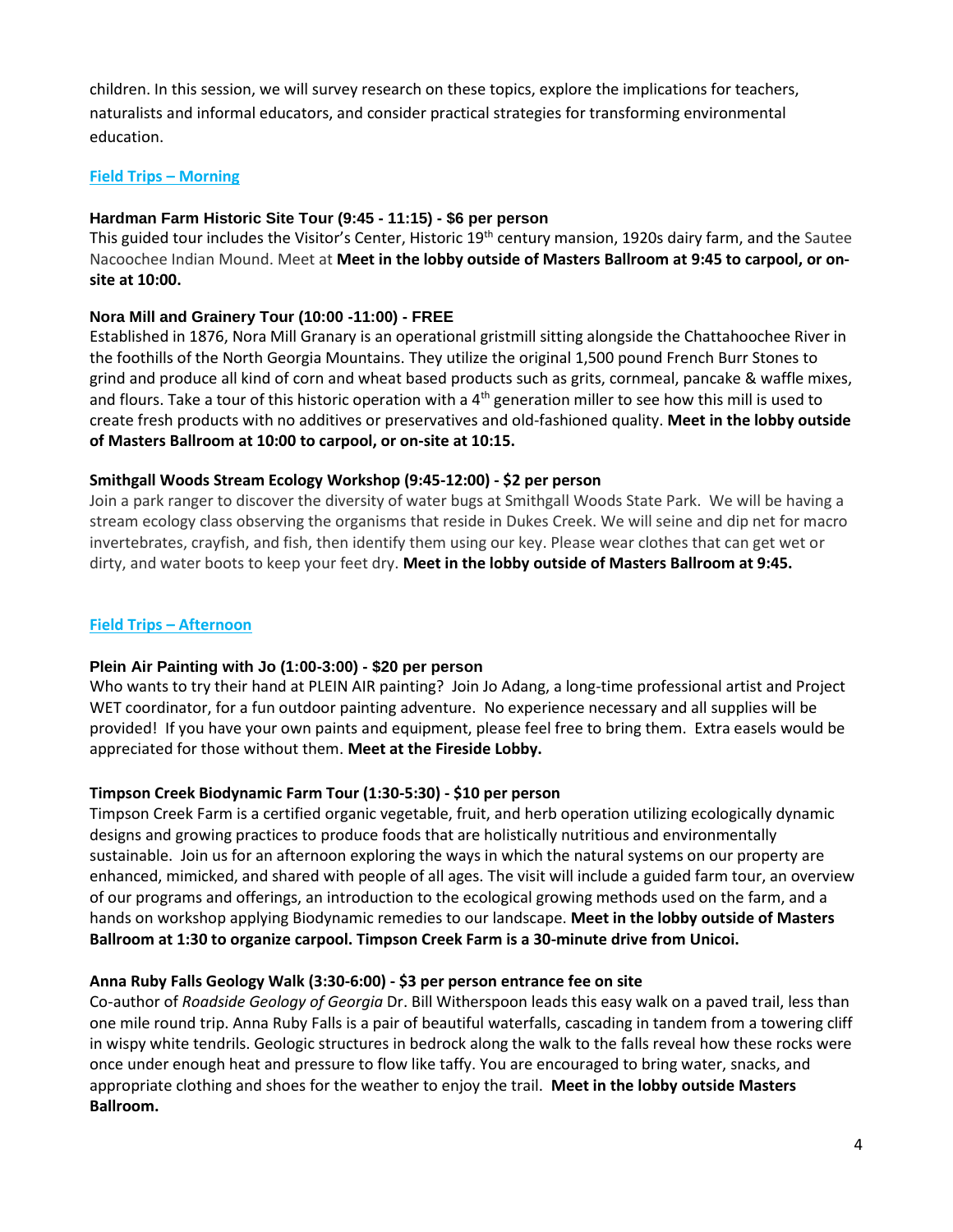# **SATURDAY CONCURRENT SESSION DESCRIPTIONS**

| <b>Target Grade Levels:</b> |                    |                         |                         |                       |  |  |  |
|-----------------------------|--------------------|-------------------------|-------------------------|-----------------------|--|--|--|
| PS – Preschool              |                    | $LE$ – Lower elementary |                         | UE – Upper elementary |  |  |  |
| MS – Middle school          | $HS - High school$ |                         | $HE - Higher education$ | AA – All ages         |  |  |  |

### **LONG SESSIONS A (8:30-10:30)**

**Wetlands of Georgia**  UE

*Don Lane, Elachee Nature Center*

Participants will learn the factors that differentiate wetlands from other ecosystems, be introduced MS

to a wetland classification system used by government agencies and wetland scientists, and discover the various types of wetlands that occur in Georgia. This session will also cover educational activities HS HE

from *WOW! The Wonders of Wetlands*.

LE UE MS

### **Outdoor Learning: A STEM Dream**

*Karen Goode and MaryJean Pace, West Fannin Elementary School; Alexa Robinson, City of Griffin* Students remain highly engaged in this real world applicable project through the Georgia Adopt-A-Stream. Learn how to incorporate all STEM components using the curriculum provided by the

Georgia Adopt-A-Stream Volunteer Water Quality Monitoring Program.

AA

# **Making It Count For Birds with Citizen Science**

*Melanie Furr, Atlanta Audubon Society*

Birds are everywhere, and they are fascinating to watch. By going a step further and reporting our sightings, we can help scientists protect birds and their habitats. In this session, we'll brush up on some bird identification skills and become active citizen (community) scientists by learning to use eBird, an online checklist system that is amassing one of the largest and fastest growing biodiversity data resources in existence. Participants will leave the session with tools to guide students in bird observation, community science, and STEM investigations. Part of this session will take place outdoors. Binoculars are recommended.

MS

# **Real STEM for Real Students in the Real World**

# *Brian Soash, Lee County Middle School West*

Reframe how you think about your STEM units to create a PBL experience that is centered around your own community. Provide students the opportunity to interact with partners in your area and recognize them for their efforts while providing students realistic opportunities to apply their knowledge. See multiple examples of how the outside community is effectively engaged in PBL experiences in 6th through 8th grade, as well as a framework on how a Partners in Excellence program is created for both schools and community stakeholders. Participants will be provided with these templates as well as the design framework to create your own problem based STEM learning experiences.

AA

# **Creating Wildlife Habitat Outdoor Learning Areas**

# *Jerry Hightower, National Park Service, and Penny Costanzo*

Participates will learn how to turn their campus, park, or nature center into an outdoor learning area. These magic gardens become an exciting vehicle for teaching STEM at all grade levels. These areas serve as the bridge between the textbook and the real world. This session covers evaluating and inventorying, planning and diversifying, creating and developing, prioritizing projects, and using technology to document, map, and identify various natural resources within your habitat.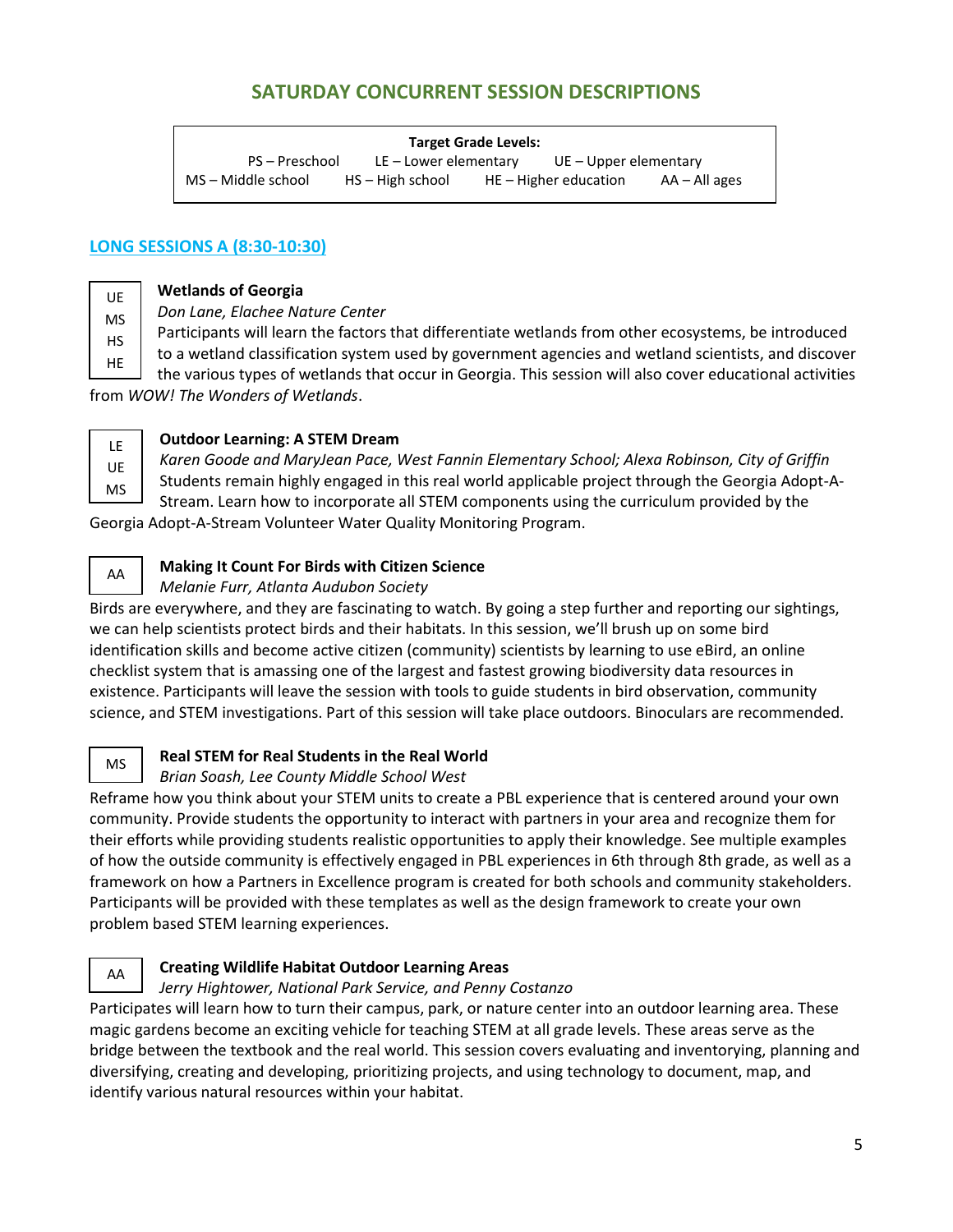PK LE

#### **Growing Up Wild**

*Kim Morris-Zarneke, Amber Barrow, and James Murdock, Georgia Department of Natural Resources*

Growing Up WILD is an early childhood education activity guide that builds on a child's sense of wonder about nature and invites them to explore wildlife and the world around them. Come join us as we explore a few these amazing nature-based activities for grade PK- 4th and become a kid again for a few hours!

# **SHORT SESSIONS B (10:45-11:45)**

LE UE MS HS

# **Look Closely and Draw What You See**

*Cindy Reittinger, Fernbank Science Center*

Teaching your students to look closely at the world around them is perhaps the most valuable skill

you can teach young scientists today. There is nothing high tech about it! Learn how to incorporate

drawing into your lessons as you teach your students to open their eyes and draw what they see. In this session you will you be introduced to the basics of scientific illustration, study drawings from early Georgia naturalists, and touch on scientific classification as we draw representatives from the largest class of animals on earth.

UE MS HS

# **Engineering Environmental Education with Legos**

*Kerstin Motsch and Lauren Johnson, Oxbow Meadows Environmental Learning Center*

Legos are more than just a toy that brings back childhood nostalgia they are an engineering tool that

can teach science concepts as well. Join us as we explore ways to use Legos to teach metamorphosis, pollination, recycling, flood prevention, and more!

HS

LE UE MS

# **Conservation Context in the Classroom**

*Samantha Eubanks and Hayley Wise, Tennessee Aquarium Conservation Institute* Teachers will learn about current research being done by aquatic scientists in the southeastern United States. This workshop profiles the ways in which Tennessee Aquarium Conservation Institute staff have collaborated with local teachers on curriculum development and activities that meet Tennessee and Georgia standards. Topics include water quality, science and technology, and native species reintroduction.

# **Finding Nature**

*Amy Waite, FD Roosevelt State Park*

Just keep looking, Just keep trying… Like the wide-eyed fish who embarks on an epic journey to find

her family, educators roam the pathways of learning seeking effective ways to communicate our connectedness to the natural world. Discover creative indoor and outdoor ideas and techniques that make adventures in environmental education successful, memorable, and fun. HS

#### **Horticultural Therapy Works** AA

# *Terri Carter, UGA Extension*

Horticultural therapy is a type of therapeutic treatment focused around caring for and nourishing plants but it benefits the individual just as much if not more than the plants. It can be done anywhere: in a home garden or at a windowsill with potted plants. Today, horticultural therapy is used to treat a variety of conditions, from everyday stress, to dementia, to post-traumatic stress disorder. The act of tending to plants (sowing seeds, watering, pulling weeds, digging in soil, and harvesting) is thought to nourish both mind, body and spirit.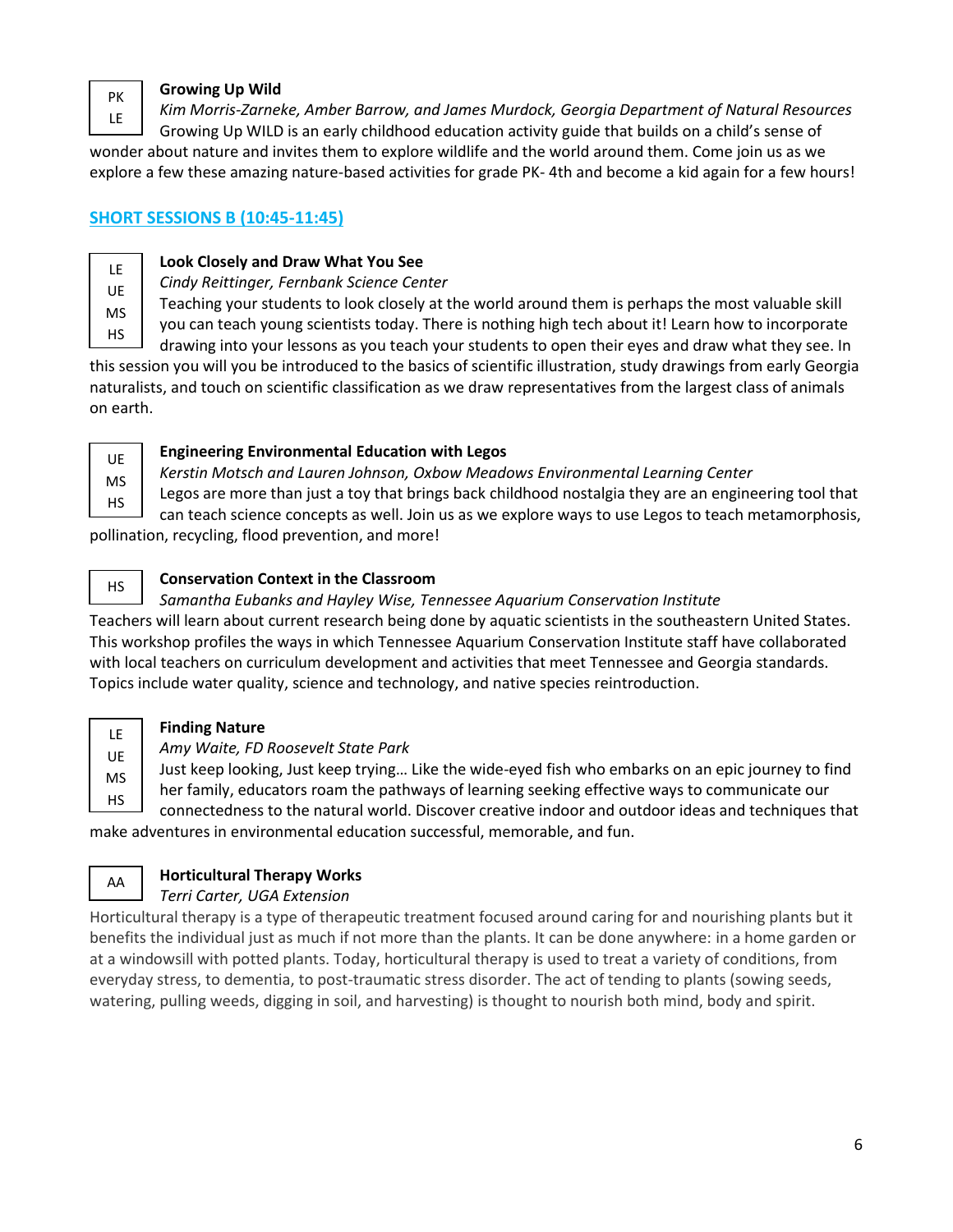MS HS HE

# **Native Pollinators, Birds, and Plant Communities: Local Relationships in a Global Context**

*Leslie Edwards, author of The Natural Communities of Georgia*

"Bringing Nature Home" by Doug Tallamy has transformed how we view the relationships among plants, birds, and pollinators, by revealing the vital foundational roles of insects and native plants.

This talk will explicate his insights by exploring the fascinating, seasonal needs of selected birds and native pollinators that depend upon thriving, abundant plant communities. The quantity of insects needed to support our natural communities is astonishing, but insect populations are in decline the world over. Learn how your own local natural landscapes, gardens, and education efforts are a critical part of a much greater whole.

# **LONG SESSIONS C (2:30-4:30)**

HS HE

AA

# **Chasing Coral & The Unstoppable Exhibition**

*Savannah Miller, Exposure Labs*

This session will include a full screening of the Sundance award-winning film *Chasing Coral* and a brief discussion on how Exposure Labs uses the film as a tool to advance problem-based learning in the classroom. We will discuss learnings from a recent partnership with Charleston County School District high schools and their use of the innovative curriculum to engage students in a real-world context. Imagine hundreds - if not thousands - of high school students actively getting involved in their community; and in so doing, realizing that their voice, their curiosity, and their work makes a difference.

# **Think Outside the Nest Box**

#### *Linda May, Georgia Department of Natural Resources – Wildlife Resources Division*

"If you build it, they will come!" may remind you of the movie "Field of Dreams," but it also applies to cavitynesting songbirds! Participants will construct their own bluebird nest boxes out of native eastern red cedar boards, as well as learn how to create and enhance wildlife habitats at their schools, nature centers and in their community. Make the experience even more meaningful by collecting data for national bird population studies. Limited to 15 participants.

# **SHORT SESSIONS D (2:30-3:30)**

LE UE MS

# **Place Based Learning on Planet Earth**

*Jasmine Darland, The Garden School*

How do we help students grow into a positive, grounded cultural identity and also cultivate citizens of the world? The need to belong is closely related to the need to differentiate, and it is through

honoring both needs that we can give our students the internal fire that can sustain a lifetime of attention to environmental justice and ecological stewardship. Participants should come ready to move, sing, get creative, and to consider the sociological and ethnographic forces which have shaped their relationship to the natural world.

AA

#### **DIY Field Education Centers: Transforming Outdoor Education Wherever You Are**

*Amy Zvonar, Lauren Reynolds, Linda Reed, and Christy Baker Knight, Blue Heron Nature Preserve* Discover the wild in any place when you create your own Field Education Center! Imagine an outdoor learning space where you can connect your community to nature- even if all you have is an asphalt driveway or small strip of grass. We will address obstacles to teaching outside. Participants will learn about how we use Place Based Education and Reggio methods in our programs to create meaningful experiences with nature and promote an environmental ethic of caring for the natural world and understanding our role within it. During the session, participants will work in small groups with one of our educators to design their own Field Education Center and get to see examples of the Field Education Centers at Blue Heron Nature Preserve.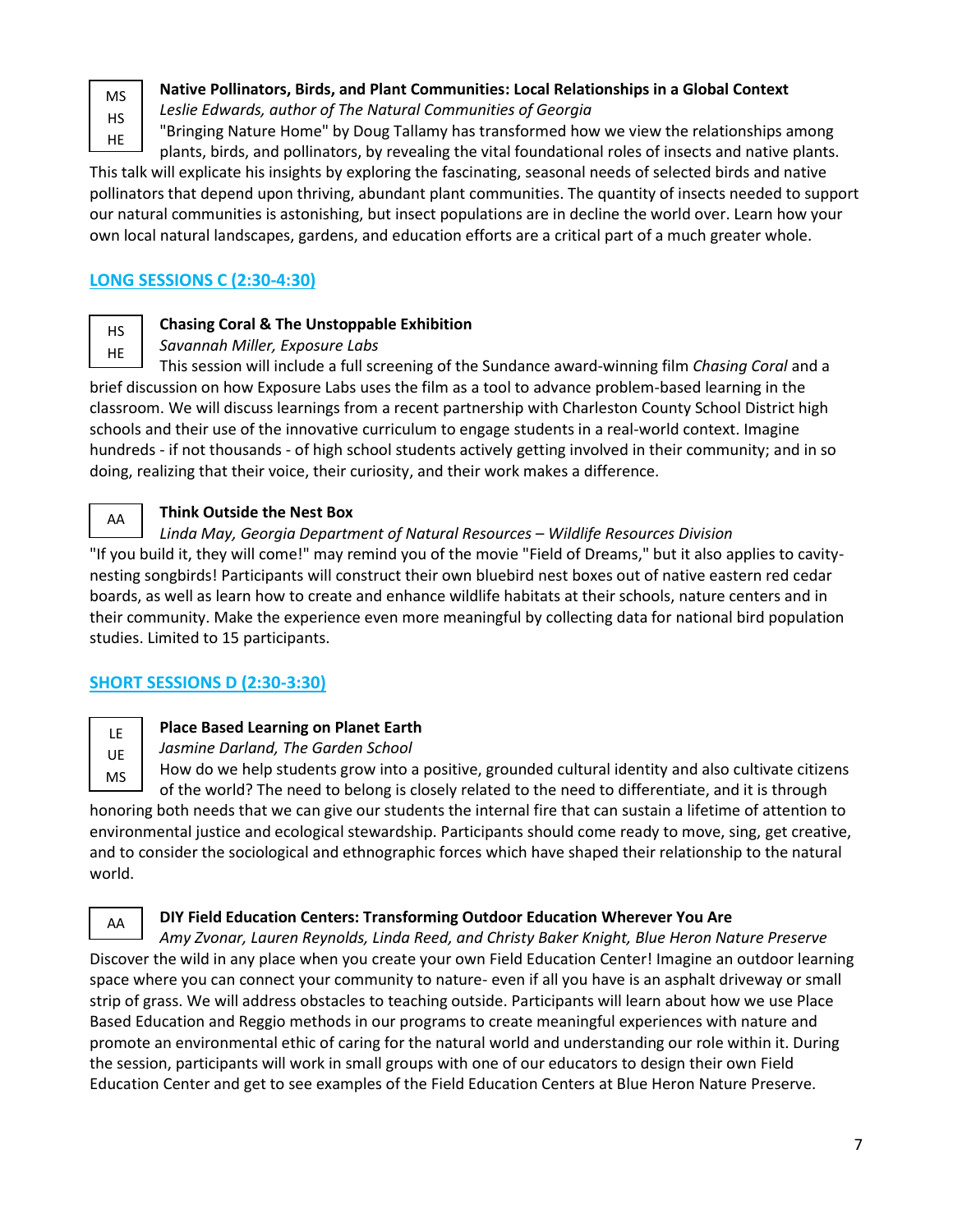UE MS

# **Project Hero: Helping Species in Trouble Through Purposeful PBL**

*Courtney Kimmel, Captain Planet Foundation*

When kids learn about threatened and endangered species, there is a natural empathetic response to want to do something to help. We can seize that moment to catalyze that empathy into action, teaching them agency and problem-solving. Project Hero, an open and free online platform by the Captain Planet Foundation, is intended to engage and empower students in purposeful PBL that guides them on a Quest of exploring locally threatened species in order to take meaningful actions to make a difference. Quests, which are defined by place, ecosystem, and grade-band, are dynamic PBL journeys that help facilitate learning of life science concepts, ELA standards, and 21st century skills.

PK LE

# **The New Science Standards & Environmental Education for Primary Students**

*Angie Curtis, Arcado Elementary*

Join this session for take away strategies that incorporate the new state science standards in an outdoor education environment. Come prepared to be actively engaged in learning.

# **SHORT SESSIONS E (3:45-4:45)**

HS HE

# **Engaging Youth to Save Endangered Hemlocks**

*Donna Shearer, Save Georgia's Hemlocks, Inc.*

Educators are invited to learn about ways to inform young people and their families about an impending environmental disaster and ways to engage youth in conservation efforts to save a vital native tree species, the hemlock, from nearly total destruction.



# **Crops, Countries, Classrooms: How Aquaponics Can Change the Game**

*Natalie Perkins, Warnell School of Forest Resources, UGA*

Aquaponics has been transforming how companies and private owners alike look at sustainable food production, but it's not stopping there! School systems have also been rapidly adopting these

programs to teach subjects ranging from agricultural education to mathematics and even social science. Join us as we explore how to incorporate aquaponic systems in classrooms to change the way we approach STEM education!



AA

# **Hopping into Water Conservation with Stuffed Animal Ambassadors**

Emily Bilcik, Athens-Clarke County Water Conservation Office

A stuffed frog named Little Lily has the power to educate and excite young students about water conservation throughout the school year. Learn what teachers had to say about Lily's impact in the classroom and how you can adopt a similar teaching model for any environmental topic.

# **Communications 101: Building a Successful Media/Communications Program**

*Dottie Head, Atlanta Audubon Society*

In this session, we will discuss the basics of building a successful communications program. Topics to be covered include writing and formatting press releases, developing a media list, and the do's and don'ts of responding to media inquiries. We will also discuss various social media platforms, and how they can be used to promote your organization's mission, recruit volunteers, and build support for your organization and events. Recognizing that we all have limited time for these activities, we'll discuss some best practices for managing these tasks and accomplishing big things on a small budget.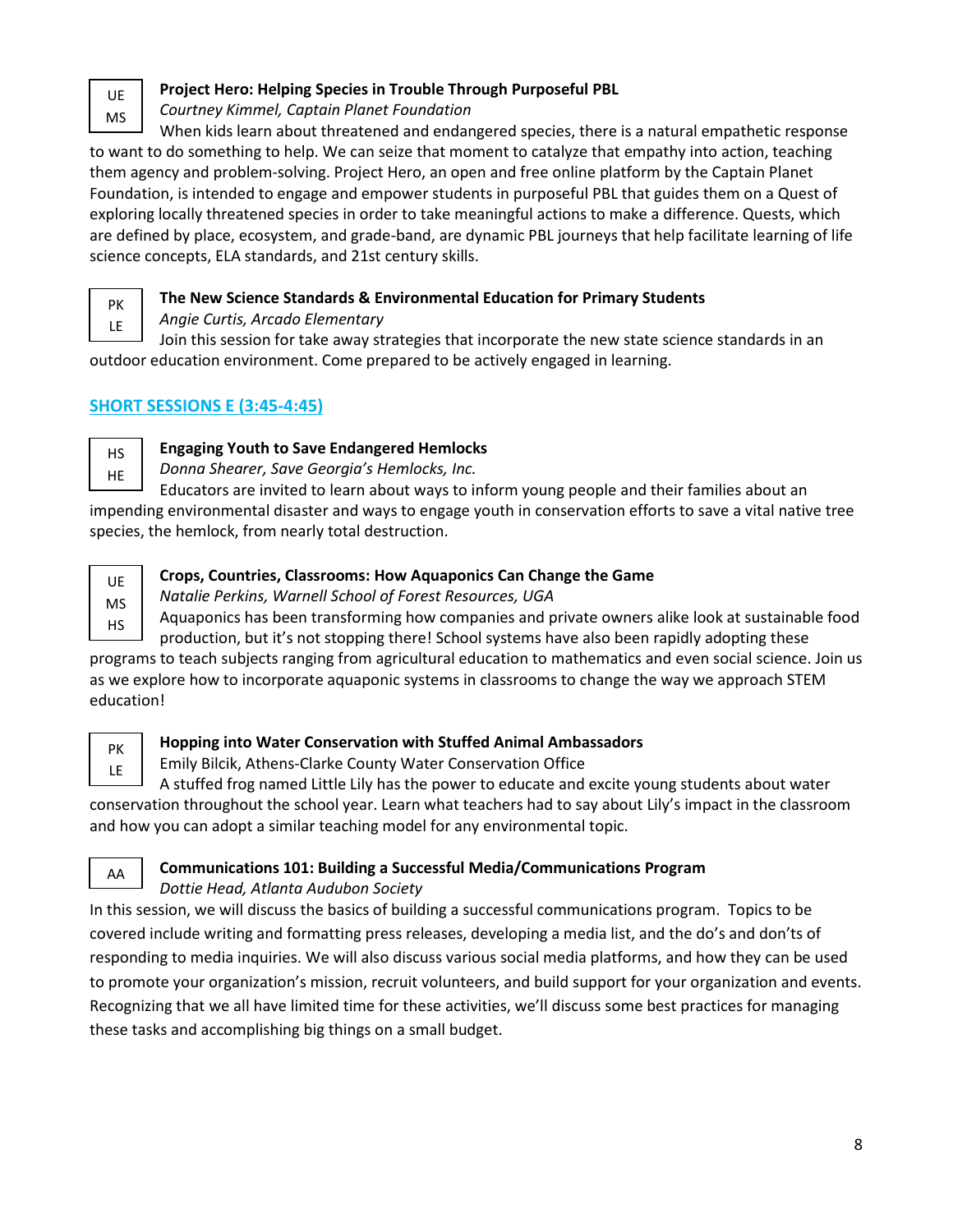# **SHORT SESSIONS F (5:00-6:00)**

MS

### **EE Activities for a Very Popular Planet**

### *Linda Reece, University of North Georgia*

Discover lively, interdisciplinary activities that help elementary students understand the human ecological footprint and the challenges of sharing finite resources as our population grows. Build math, literacy and critical thinking skills while fostering global and civic awareness. Receive lesson plans and background materials matched to state standards.

PK LE UE

### **Using Robots to Teach About the Environment**

- *Lauren Johnson, Kerstin Motsch, and Julia King, Oxbow Meadows Environmental Learning Center*
- STEM programs and curriculum are becoming more and more important in the traditional classroom

setting. However, robots can do more than just teach technology. Learn how tiny robots, Ozobots,

can be used to teach environmental and science education with hands-on, student-centered activities.

UE MS HS

### **Trout in the Classroom**

# *Jim Byrd, Upper Chattahoochee Chapter Trout Unlimited*

This presentation will provide an overview of Trout Unlimited's Trout in the Classroom program. This is a hands-on educational process for students in grades 4 through 12. TU sets up the tank and provides eggs along with related supplies. Students must conduct water analysis and complete all tasks required to raise trout from eggs to fingerling trout, then release in a cold water stream. This hands-on experience will educate students on effective environmental conservation measures to protect our cold water streams.

HS HE

# **Tensions in Sustainability Forum Series: Facilitator Training Workshop**

### *Jonathan Crane, Emory Center for Ethics*

The Tensions in Sustainability Forum Series is designed to help people constructively engage the tensions they feel between environmental sustainability and economic/social wellbeing. The Facilitator Training Workshop will provide participants with the tools they need to teach the Tensions in Sustainability Forum Series and to engage people in constructive conversations about environmental sustainability as it intersects with people's religious/cultural and business/economic lives.

LE UE MS HS

# **Encouraging Science Conservation with Reptiles and Amphibians**

*Mark Mandica and Crystal Mandica, The Amphibian Foundation*

The Amphibian Foundation has initiated several educational programs geared for children ages 6 -

18. Our experience shows us that younger students have the highest potential to enact positive

change for our environment. This presentation explains the experience, strength and hope in our programs and activities, such as STEM and STEAM Programs, After School Clubs, Critter Camps, and Frog in Every Classroom. We will also discuss our work as a member of the Atlanta Urban Ecologists, partnering with other area nonprofits in a year-long program to examine different aspects of our regional ecology.

LE UE MS HS

# **The Athens-Clarke County Green School Program**

*Cecile Riker, Athens-Clarke County Stormwater Management Program and Stacy Smith, Keep Athens-Clarke County Beautiful*

Participants in this session will learn about the Athens-Clarke County (ACC) Green School program,

which was created to connect the local schools with resources from partnering ACC Government

agencies. The program has been in operation for over ten years, with the overall goal of increasing environmental literacy in the community.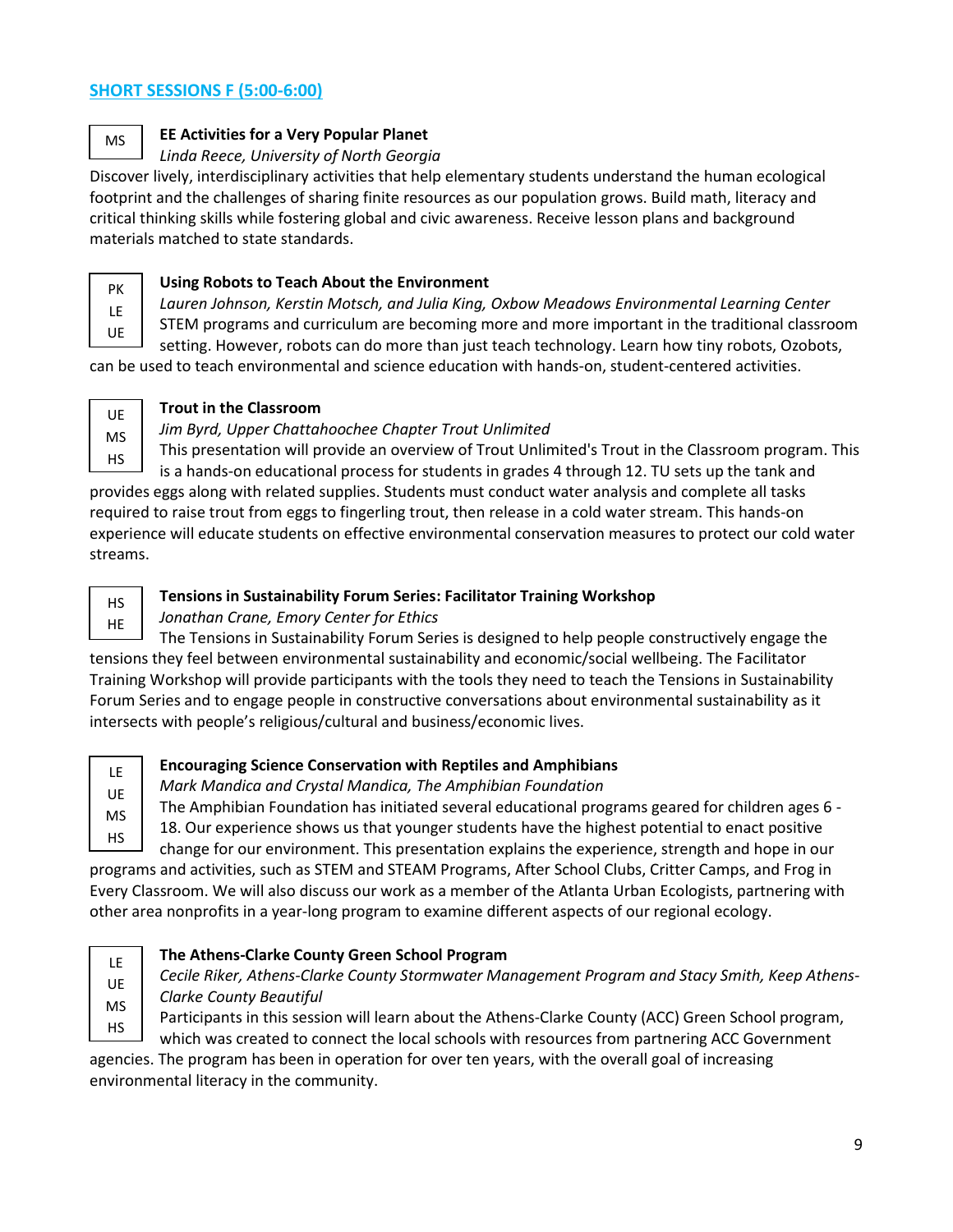# **SATURDAY KEYNOTE ADDRESS**



# **EMBRACING THE UNKNOWN OF THE OUTDOORS Jenna Mobley**

We are in a time in the educational system, when the right answer is often valued over a thoughtful question (and when the "right" answer is often just a click away). We are in a time when the comfort of a controlled indoor space is the norm over an embrace of the wild unknown of the outdoors. We are in a time when student understanding must be quantifiable and measurable, so we are more interested in what students know, than what they are able to do or how they are able to think.

As educators, how can we incite wonder, awe, and curiosity as we engage children around natural phenomenon out in the real world? How can we model respect for scientific integrity? How can we propel students into creative, collaborative problem solving to lead their local communities towards solutions to the complex environmental challenges of our present and future?

Jenna grew up on 80 acres of farmland in an intentional community in Alabama called Common Ground Community. Her family of ten like-spirited adults valued harmony with the environment through honoring ecosystems and preserving the land and resources. These values guide Jenna's work in her current home of Atlanta.

An alumna of the University of Georgia, Jenna began her education career in 2008 and since then has become one of the leading proponents (and providers) of increasing environmental education resources in Atlanta, earning her the EPA's Presidential Innovation Award for Environmental Educators. At present, she leads workshops around the state and country with partner organizations including FoodCorp, Georgia Organics, Life Lab, Whole Kids Foundation, and the Captain Planet Foundation. She also plays a large role in the curriculum development for Atlanta Public Schools, her pilot school being a school-based rooftop gardening program that has garnered local and national press coverage, as well as numerous grants and awards.

Beyond the school walls, she serves as the Director of Educational Programming for Community Farmers Markets, managing programs aimed educating neighborhoods of Atlanta on the community health, economic, and sustainable benefits of local farmers markets.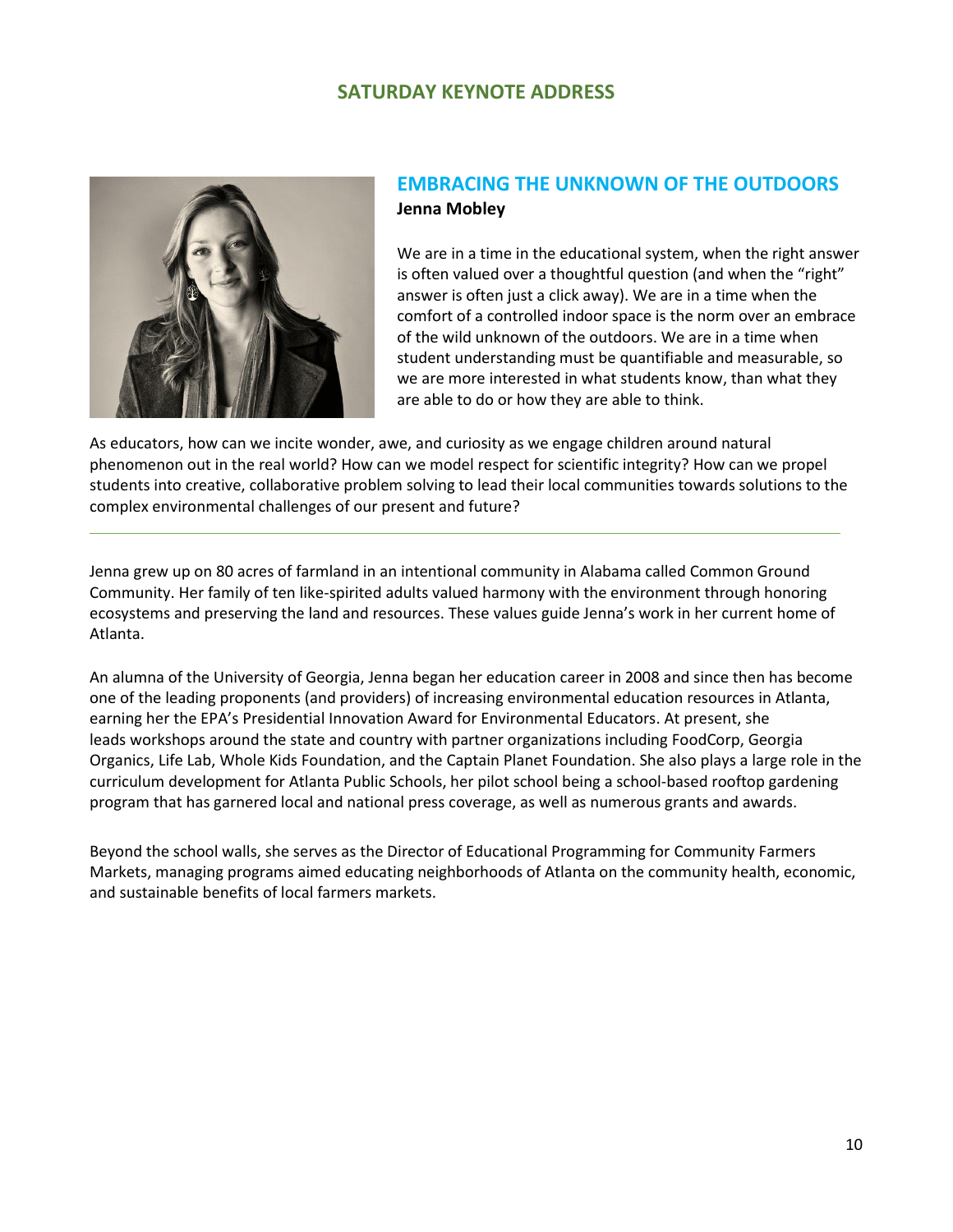# **SUNDAY FAMILY FUN DAY**

Bring your family along as we model educational, hands-on activities for all ages! Sessions will be led by EEA leaders and experienced environmental educators representing organizations across Georgia. In an effort to give back, Family Fun Day will also be open to the Helen community.

### **8:30-9:15**

#### **Morning Bird Walk**

*Melanie Furr, Atlanta Audubon Society* Take a brisk morning scroll along one of Unicoi's beautiful walking trails and learn to identify some of our local birds by sight and sound.

#### **Insect Life Cycles**

*Monarchs Across Georgia* Learn about the magic of metamorphosis through skit, story and crafts.

#### **The Power of Movement**

*Cora Keber, State Botanical Garden of Georgia* Follow along through a series of activities that will wake you up and help you connect with your own body. Discover the water cycle by acting it out, create a rainforest scene through your imagination, and learn a few animal yoga poses!

### **9:30-10:15**

#### **Ready, Set, Camouflage!**

*Monarchs Across Georgia* Join us in games and crafts as we discover some of nature's disguise techniques!

#### **Herpetology!**

*Wahsega 4-H Center*

Participants get the opportunity to handle, observe and learn about our reptilian and amphibian friends that reside right here in Georgia! Instructors will highlight characteristics and adaptations of snakes, turtles, toads, and more.

#### **The Power of Play**

*Cora Keber, The State Botanical Garden of Georgia*  Come PLAY through song, theater, story time, and puppetry! We'll use our imaginations to enter a world of magic.

#### **Oh My, Ozobots!**

*Lauren Johnson, Oxbow Meadows Environmental Learning Center* Robotics and nature go hand in hand! Utilize these tiny robots to learn about our environment.

#### **Entomology!**

*Wahsega 4-H Center* Take a closer look at insects with live giant cave cockroaches and participate in a lubber grasshopper dissection.

#### **Recycled Art**

*Ashli Solinger, Lee County Schools* It might look like trash at first, but beautiful art can be made from recycled objects! Try your hand at sculpture and composition using a variety of recycled materials. No art experience necessary!

#### **Lego We Do!**

*Kerstin Motsch, Oxbow Meadows Environmental Learning Center* Legos are for more than just building towers! We can use them to learn about recycling, pollution, and other topics!

#### **Wondering About Wetlands?**

*Terry Porter, City of Alpharetta*  Learn about wetlands and why they are so important. We will explore a "touchy-feely" bag of wetland related objects and examine specific aspects of wetland soil, water, and plants.

#### **Nature Walk**

*Maranda Stone, Unicoi State Park and Lodge* Take a guided 2.5 mile hike and learn about the history of the park, local wildlife and vegetation.